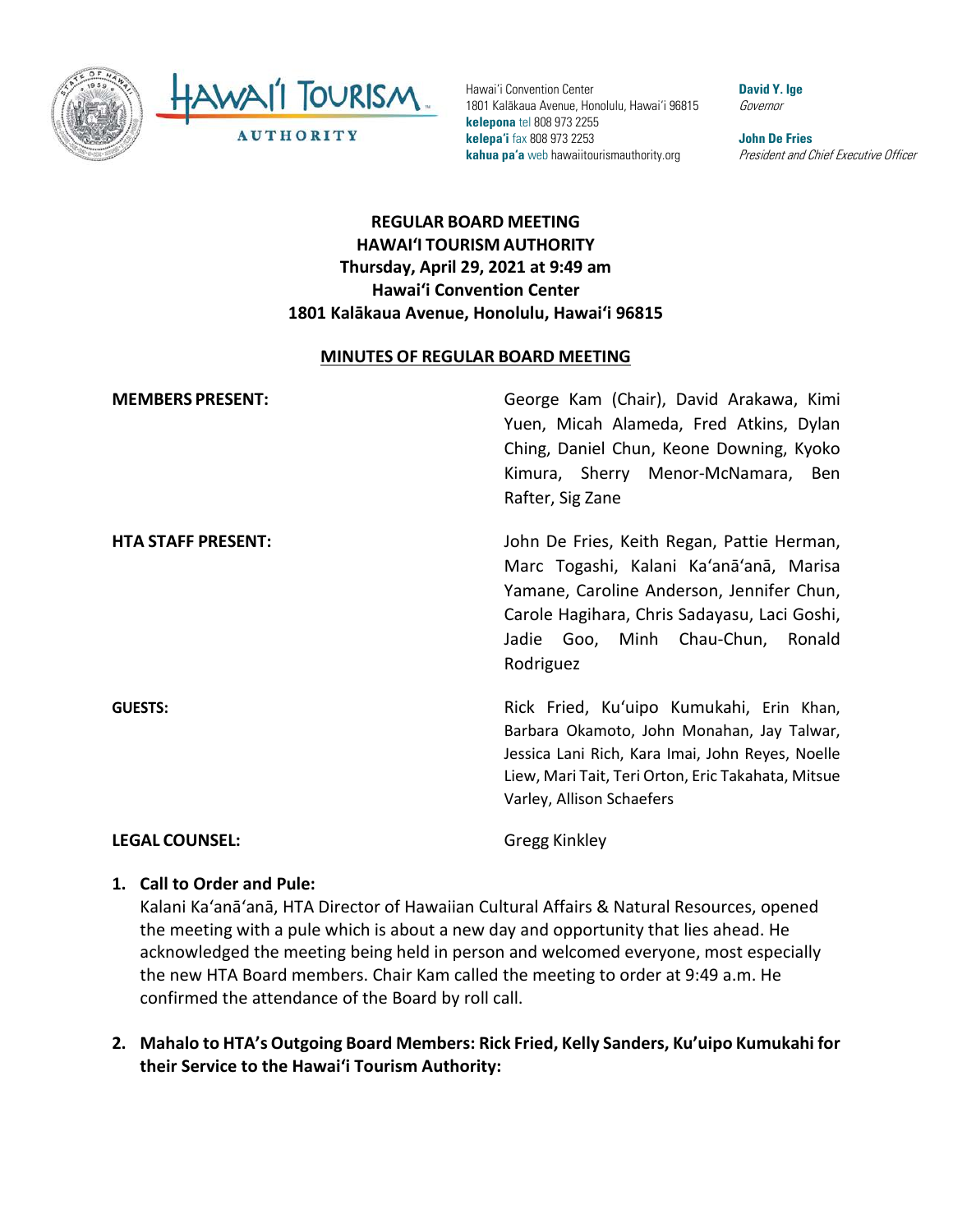Chair Kam recognized the outgoing and new members of the Board. He acknowledged the contributions of Kelly Sanders, outgoing Chair of the Marketing Committee, in so many ways and unfortunately, he couldn't come. He thanked Rick Fried who served as HTA Chair for seven years for his leadership and guidance. He turned over the floor to Mr. Fried. Mr. Fried thanked the present Board who he finds most rewarding to work with considering the depth, knowledge and diversity it possess. He identified each of the members of the BOD for their valuable insights and contributions to HTA and recognized the HTA staff for their valuable work and support. He acknowledged Gregg Kinkley for his legal counsel and for keeping him running the meetings. He continued to thank individuals who had been invaluable resources to HTA, especially Rep. Richard Onishi, Allison Schaefers, and Teri Orton. Chair Fried noted of HTA's part in the Hawaii Climate Change Mitigation and Adaptation Commission and endorsed the requirement to review any invoice amounting to \$50,000 and above. Chair Kam recognized Ku'uipo Kumukahi to say a few words. Ms. Kumukahi showed a 120-year old scarf from when the Kingdom was overthrown. She said that she's not a leader but a servant of Hawaii, and looks at the audience as the guardians. She urged everyone to protect Hawaii, and so that she will take care of them in return. She proceeded to sing a mele with her guitar. Members of the Board spoke of their appreciation for Ms. Kumukahi's contributions to HTA. Mr. De Fries thanked Mr. Fried for his leadership and noted that both he and Ms. Kumukahi will be missed.

### **3. Welcome to HTA's New Board Members: Dylan Ching, Sigmund Zane for terms ending 06- 30-2024; Keith Downing for a term ending 06-30-2022; and reappointment of David Arakawa and Sherry Menor-McNamara for terms ending 06-20-2021**

Mr. De Fries congratulated Sherry Menor-McNamara and David Arakawa for their confirmation. He introduced and welcomed three new Board members, Dylan Ching, Sig Zane and Keith Downing. Mr. Ching expressed his gratitude and noted that he embraces the principles of "servant leadership" and will help HTA in every way he can. Sig Zane expressed his mixed emotions with the new journey. He said that he was inspired with the words spoken and sang today and called on Hawaii's ancestors and invited them to be by his side with this huge journey. He said that he's ready to move forward. Keith Downing said that when asked why he wanted to join HTA, his response was that he is always up to the challenge of riding big waves. He added that this is a great opportunity to leave a legacy to his kids and to listen to people who are hurting the most and find balance for Hawaii, as it's a place he was born and plan to die.

### **4. Approval of Minutes of the March 25, 2021 Board Meeting**

Chair Kam requested a motion to approve the February 25, 2021 Board Meeting. George Kam made a motion and it was seconded by Kelly Sanders, and unanimously approved.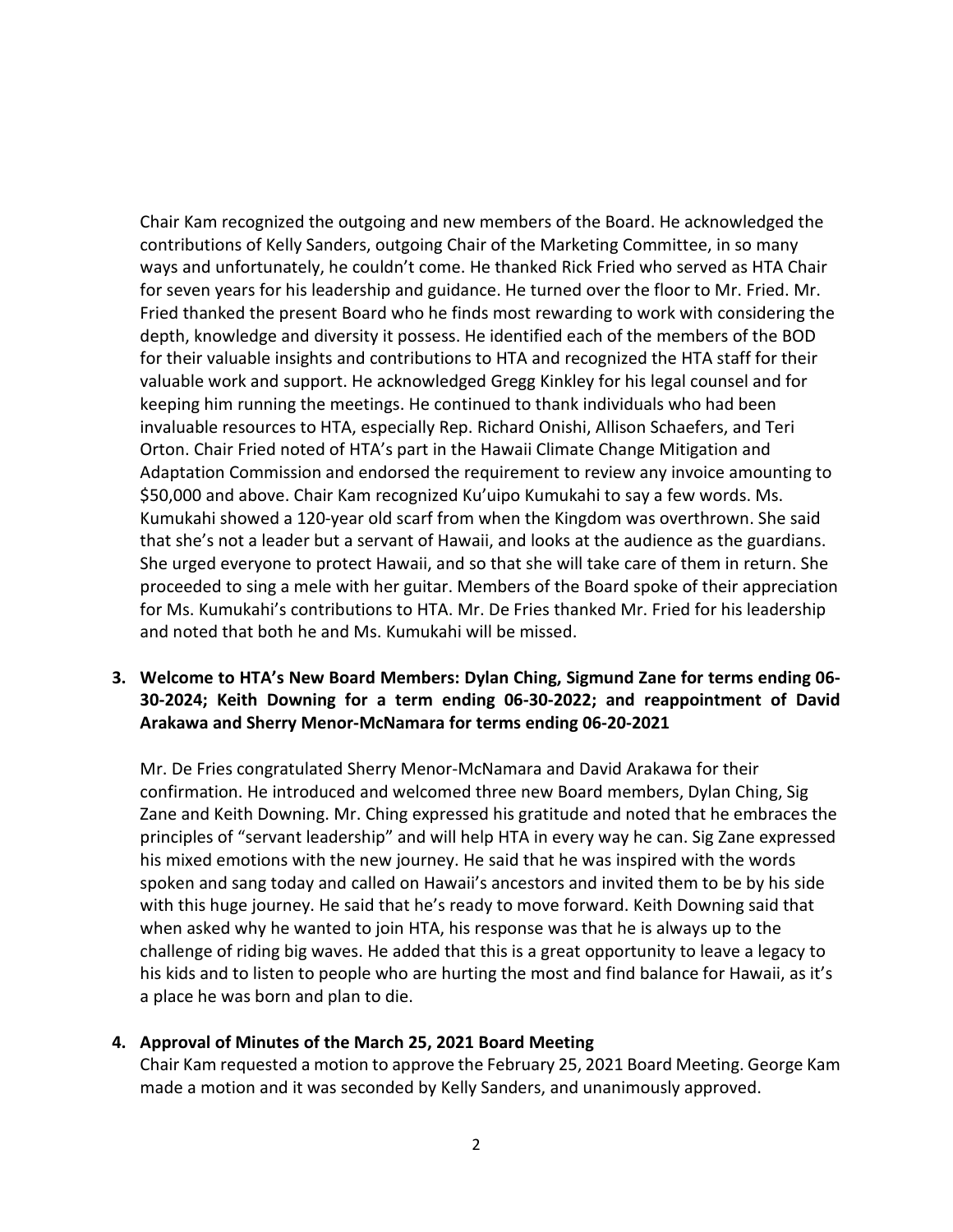## **5. Report of Permitted Interactions at an Informational Meeting or Presentation Not Organized by the Board Under HRS section 92-2.5(c):**

Chair Kam asked whether there were any permitted interactions. Mr. Arakawa reported that there were about five people who had interactions and the administrative committee will report on the issues raised, as well as decide on the adjustments.

- **6. Report of the CEO Relating to Staff's Implementation of HTA's Programs During March 2021:**
- **Major Market Management including Destination Marketing Management Services, Global Meetings, Conventions and Incentives (MCI) Program Management Services, Responsible Tourism, Support of State COVID-19 Mitigation Efforts**

Mr. De Fries addressed Senator Wakai's comments about HTA's leadership in safe travels and mentioned his participation in the weekly discussions months ago with DBEDT Director McCartney, Lieutenant Governor Agie Haima, and the DOH to discuss policies in safe travels and the business perspective of it. He noted that vaccination passports can be done on May 11th with the challenge of certifying the validity of the card. He read about a paper written on January 15, 2005 by Dr. Richard Kelly, then chairman and CEO of Outrigger Hotels, that speaks about the state having to increase tourism marketing to compensate for the inflation experienced after the 9/11 attack, which played a big role in the economic recovery but was cut back in succeeding sessions. He read further that Dr. Kelly urged for the restoration of the marketing funding at the original agreed percentage if Hawaii is to become competitive in global tourism. He turned over the floor to Kelly Sanders to provide the summary of the CEO report.

Mr. Sanders reported that there are 25 member teams of HTA working who are led by managers. He noted that all of the programs continue despite the pandemic, particularly with that of the Natural Resources and Hawaiian Culture and the DMAP that addresses tourism issues at the county level. He said that marketing and product development activities were performed to ensure Hawaii's readiness for recovery and important research information were provided to the public to make decisions. He recognized Marisa Yamane, Director of Communications and Public Relations, for reaching over 1700 briefers with the pandemic information and related activities. He thanked John De Fries for bridging the communications between the mayors and the industry, including the Hawaii Hospitality Industry Update. He recognized Jessica Rich, Executive Director of Visitor Aloha Society of Hawaii, for supporting visitors in crisis, as well as the COVID-related flight assistance program. He thanked Rochelle Hennings, Daphne Therese, and Janet Cohar for their hard work with the visitor assistance programs in various counties. Mr. Sanders said that the last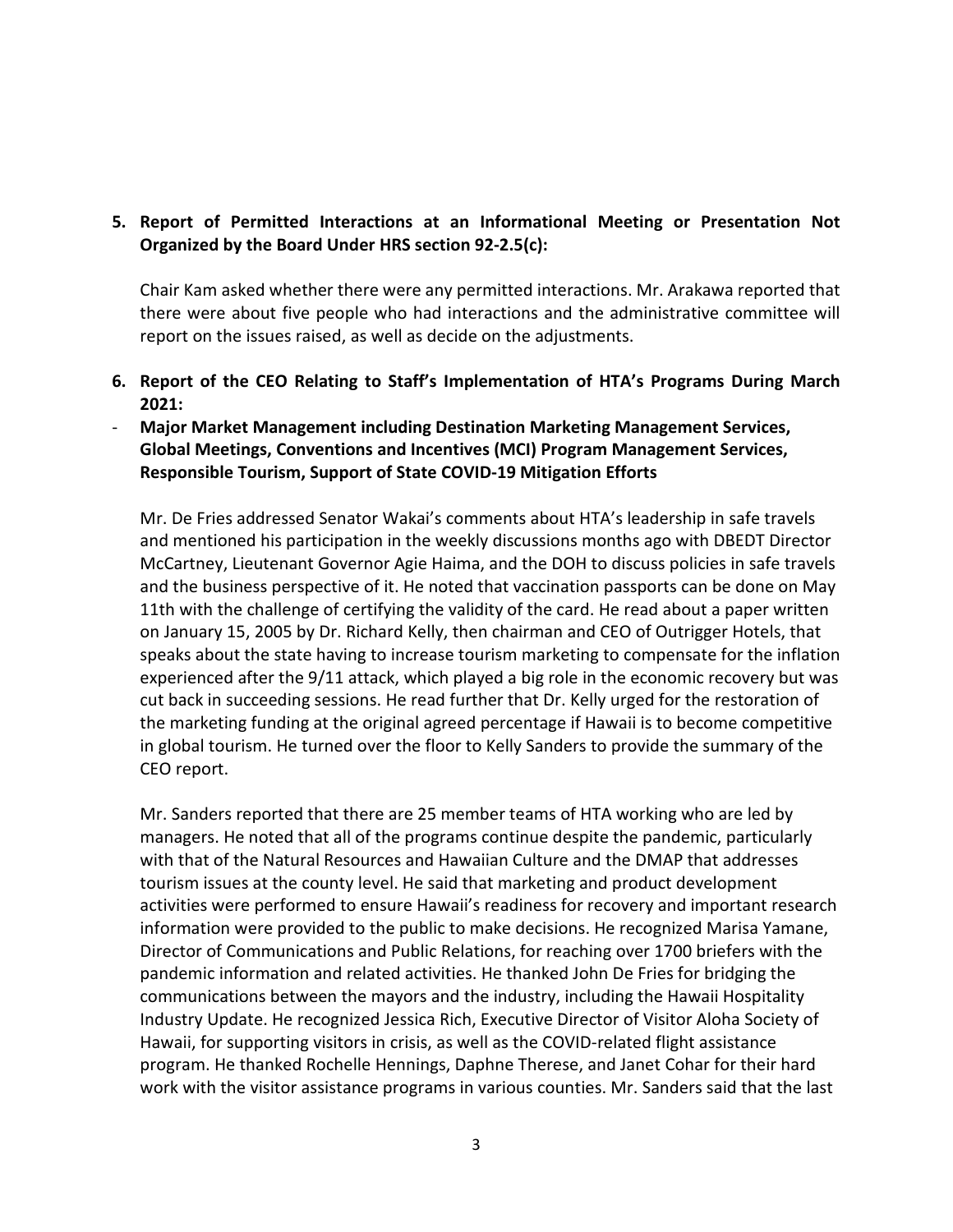page of the CEO report contained the listing of contracts that have been executed during that month. He turned over the floor to Kalani Ka'anā'anā.

Mr. Ka'anā'anā thanked the Governor's office for working closely on the reservation system and said that there are scheduled meetings with them and the DLNR to continue these works. He noted of the worldwide premiere of May Day on May 1st, presented in partnership with Hawaiian Airlines and the nonprofit Kāhuli Leo Leʻa, which will air in both Japan time and locally on KGMB and Facebook Live. He reminded everyone to "Make a Lei, Wear a Lei, Give a Lei".

Mr. Regan recognized Caroline Anderson, Director of Community Enrichment, to give an update. Ms. Anderson reported on the status of the DMAPs. She noted that the Maui Nui DMAP was released to the public, the Hawaii Island DMAP was finalized, and the Oahu DMAP Action Plan is in its planning process. She noted that in partnership with the University of Hawaii, Go Farm Hawaii, Hawaii AgriTourism Association and Oahu Resource Conservation and Development Council, they have updated the AgriTourism guidebook: "Starting AgriTourism Operation" and are trying to uplift other niche markets of tourism in Hawaii. Ms. Yuen asked if there will be a community meeting soon for the Oahu DMAP. Ms. Anderson responded that Oahu Community presentations will be on the following Tuesday and Wednesday.

Mr. Sanders recognized Patty Herman, VP of Marketing and Product Development, to give an update. Ms. Herman reported that Mr. Shibata has replaced Mr. Noguchi as ANA General Manager. She noted that the Taiwan TTP process was completed with the governor making a press release from his office. She said that the final decision was for HTA to participate in trade show discussions for IPW, where a lot of international travel trade partners come. Ms. Herman reported that the Safe Travels program is efficiently implemented basing from the ocular survey they did at the airport. She noted updates for the HTA website's branding section is finished with its improved verbiage and look. She noted their participation in the DMAP process and discussions on the budget and budget cuts, promotions and campaign timings, and in marketing presentations to travel partners and residents. She added that they held financial review meetings with all of the GMTs. Mr. Sanders reminded that the HTA has been involved in the development of Safe Travels Program since its onset in 2020 but it transitioned over completely to DOT and DOH sometime in 2021.

Marissa Yamane, Director of Communications and Public Relations, reported that they've been writing and drafting all written testimonies with input from the legislative team. She acknowledged her team for putting much effort and hard work. She noted that they've been responding to questions daily from local and international media. She added that Mr.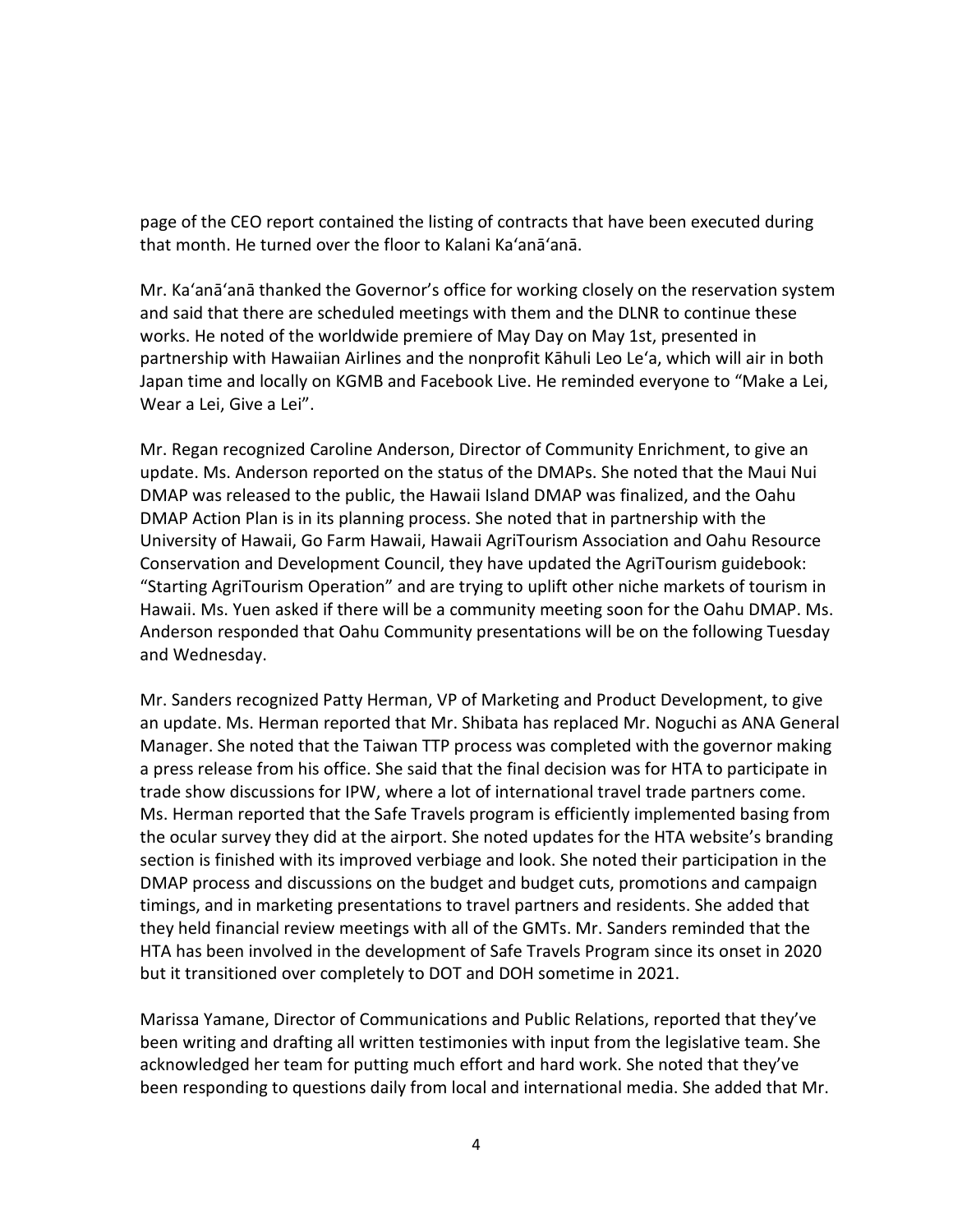De Fries did a lot of TV interviews also. She said that they helped with the DMAPs editing and provided support to all of the different departments.

Ms. Kimura asked how to read the chart of the contract list. Mr. Regan responded that if the contract amount is blank, the number is an extension of time which is a non-monetary extension of the contract. He added that if there's any amount tied to it, those are encumbrances and that no new amount was added to the contract.

Mr. Chun asked how to bridge the communication gap between the legislation and HTA. Mr. De Fries responded that the commitment is to get in front of each legislation and take guidance from them. He said that to get the message out, it's critical to go beyond paper, and go on a dedicated tour primarily this summer and fall. Mr. Sanders added that the big challenge has been the inability to access legislators directly by going to the Capitol, unlike in 2019. He said that the communication needs to be re-examined to get it better. Chair Kam said that the message from Chair Onishi and the comments from the legislators are very clear that HTA is not standing up for what's important. He noted of a need to come up with a plan with the Ontology team to strategically and consistently share HTA's story which resonates with the community and legislature.

Ms. Menor-McNamara noted that aside from communication, building and strengthening relationships with not only the Chairs but 76 legislators is also important. She asked of HTA's involvement in the vaccination passport programs. Mr. De Fries responded that the Mondays and Wednesday meetings he mentioned a while ago takes a look at all the agencies involved which mostly centers on the DOH. He added that at some point in the discussion, the implications to travel and tourism comes into play. He said that HTA's role is to bring voice to the visitor industry and make sure that operational needs, priorities, and the interactions at the airports, in particular, are understood and communicated. He added that Fridays are reserved for just the Governor and the mayors to come up with decisions and agreements.

Mr. Arakawa noted that three very strong elected officials were pounding HTA to do things with the community, and they aren't aware of the finished and ongoing work on the DMAPs. He suggested creating an agenda to talk about the four pillars and then work with the legislators to create legislative champions who will help HTA in educating their own. Mr. Kam asked how to get more Board members involved with the committee meetings so they can listen to them and provide their valuable contributions. He suggested having a deeper discussion on what committees to form because sometimes, it might be the "To don't" list more than the "To do" or less committees formed but more inclusiveness where everybody can all contribute.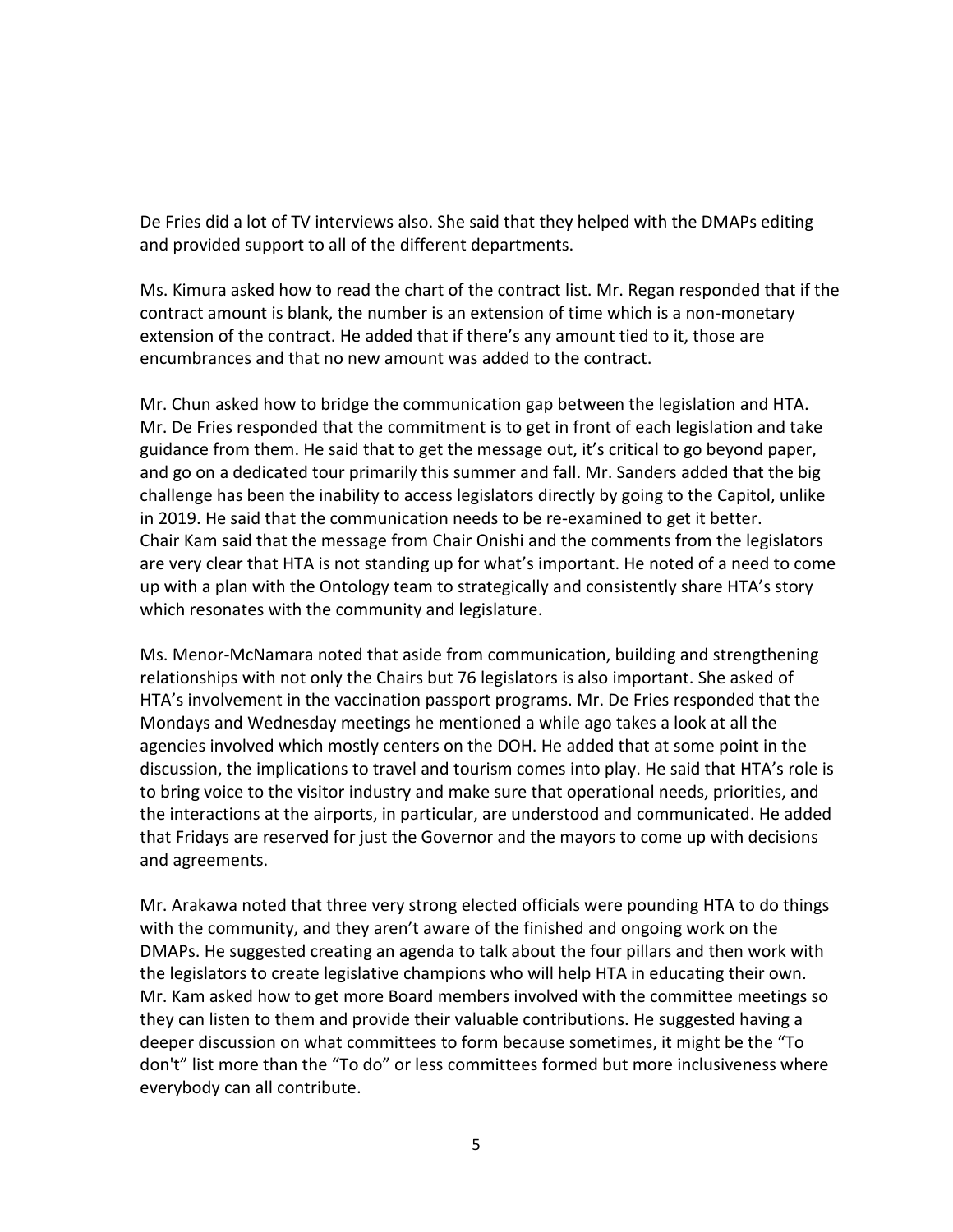Mr. Atkins recounted that initially, the legislature didn't want to have any dialogue with the Board but just the CEO and some executive staff. He noted that there was a period where they go into executive sessions and have invited Senator Wakai and Rep. Onishi for transparency. He said that he was surprised to hear that three key legislators didn't know about DMAP and some of the programs when aside from being discussed in the meetings**,** it is also available in the papers and online. He noted that when he spoke to a number of Senators about HB 682, some of them haven't read HTA's strategic plan. He suggested that it's got to be a one-on-one communication with them where they are asked if they have any questions and concerns about HTA's 5-year plan. He added that the Marketing and the Board has to come up with a plan to prove that HTA needs a budget over \$60 million. Mr. Chun responded that he was suggesting, not of transparency, but of the need for strategic communications in a way that people will listen to HTA's key messages, for the things that they need to know most is out there and they're aware of it.

Mr. De Fries said that when HB 862 came out of the joint Senate committee, it was discussed as a vision of Hawaii's future and it wouldn't have deprived the larger community from responding. He noted that in 18 hours, the HTA staff was able to get 202 written testimonies submitted, with 201 testimonies opposing the bill, but the bill still passed. He added that the 201 letters and testimonies all break out into the four pillars with the cross sections of the community, namely travel industry (airlines, hotels, resorts, destinations), community nonprofits, environmentalists and native Hawaiian cultural practitioners. He suggested to work through that to maintain and build support and to build on the voice that the individual pillars are resonating with the community. Ms. Yamane said that they have a strategic communications plan which is always updated as things happen and was emailed to Chair Kam.

## **7. Presentation and Discussion of Current Market Insights and Conditions in Hawai'i and Key Major Hawai'i Tourism Markets, Including the United States, Japan, Canada, Oceania and Cruise**

Ms. Chun reported on the highlights of the March Visitor Statistics published today at 9:00 am. She noted that there's an increase in total expenditures by air in March compared to March 2020 because the Governor then announced the need for a lockdown and 14-day quarantine period. She noted that interesting visitor statistics are starting to be seen from now on. She said that while visitor arrivals and average daily census are up, PPDS is going down with the increasing average length of stay for all visitor market. She noted that the Department of Taxation initially collected \$20 million for March, and \$93.5 million for FY 2021 which is down 81.8% compared to \$514.1million in FY 2020. She said that air seats are lower than because flights kept on flying until first week of April last year. She said that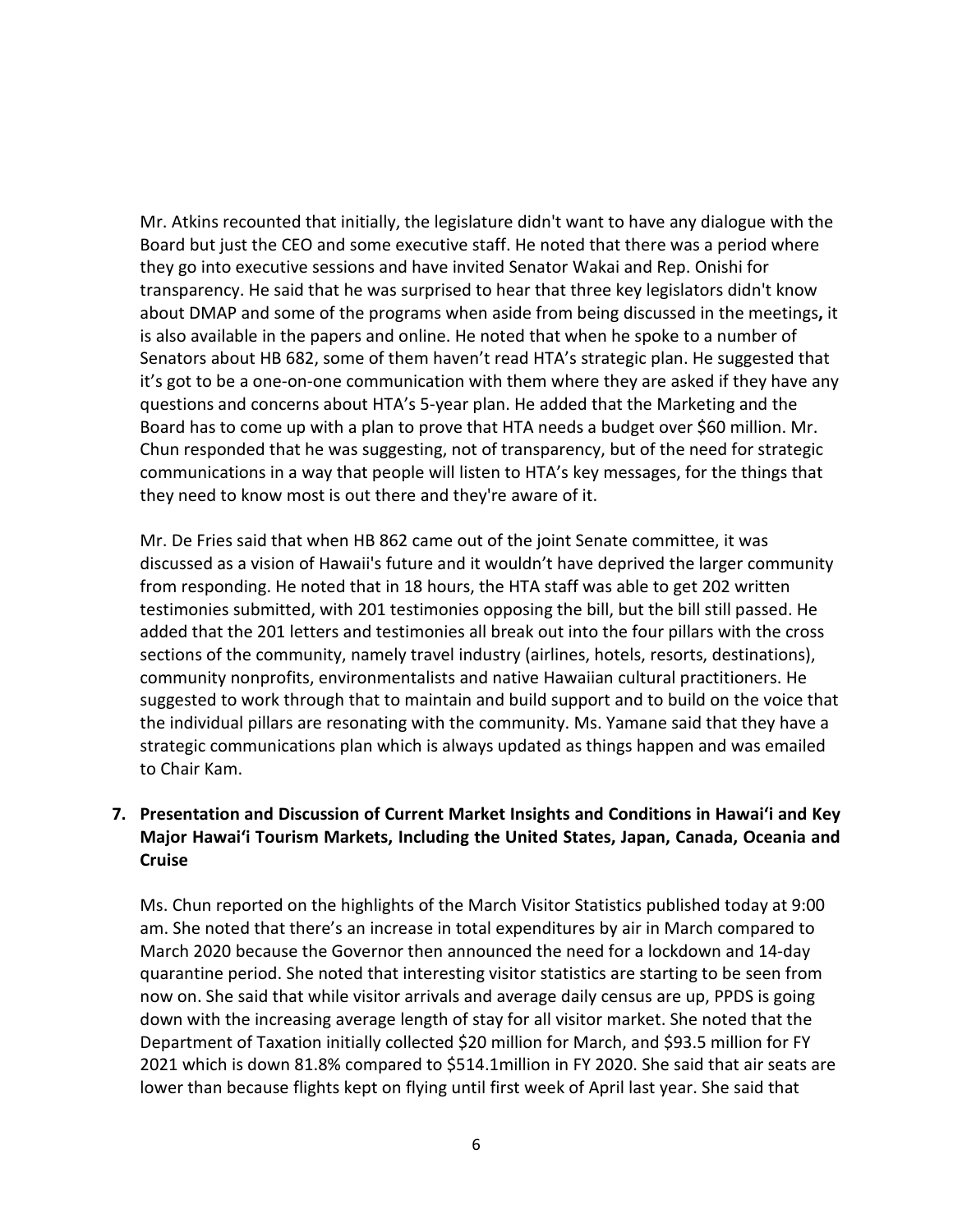occupancy is the same as last year with ADR slightly higher, but with the lower occupancy, there's a lower RevPar at 0.3%. She noted the vacation rental side is having a higher occupancy because of fewer supply compared to hotel rentals.

Ms. Chun reported that the second round of the resident sentiment survey was fielded on April 27 and will end on May, with different questions from summer. She thanked Mr. Atkins for his pointed questions that made its way to these changes. She noted that the sample expanded and is conducted online and by phone to Hawaiian residents who are 18 years old and above. She discussed the types of questions and the questions that were added, removed and improved.

Mr. Arakawa suggested incorporating into the questions the impact of DMAP on the public, the reservation system with DLNR, and other HTA programs the next time the survey is done. Ms. Chun took note of it. Ben noted that the purpose of the questions is to get data that HTA can act on and not to change people's behavior.

Ms. Chun reported that with HTA's membership with the Tourism Economics and Chairman's Circle of the US Travel Association, they are able to produce the Symphony dashboard of and will report the February data because the March report will probably be published on Monday. She said that there were a number of phases done with the first phase having to integrate HTA visitor statistics, lodging data and Uber media geo-location data. She noted that in there's no presence of the international market at all in February 2021. She said that the top most visited area is Waikiki and Kalakaua Avenue was the number one point of interest. She added that the next most popular place of interests were Lahayna Bypass, Kailua Town, Upcountry Maui, and 4th St. Lahaina. She noted that people are going to Oahu and Maui, which is consistent with the visitor statistics. She added that the lodging summary consists of three major types of lodging: hotel information, short-term rentals and timeshare (quarterly basis). She said that the lodging demand and the room nights statistics are by quarter. She noted that the summaries by island found in the board packet were broken down to the top POI visited by visitors and by residents. She explained that a deeper analysis of POI was done like the top POI for Oahu, where they went from there inside Oahu, and where else they went outside of Oahu. She explained that since they can't publish the interactive database, they will do the PDF reports every month. She said that the lodging summary phase showed all the other Islands except for Molokai and Lanai in the Board book.

Ms. Chun reported that the Tourism Economics Global Survey Travel Outlook specifically tracks Honolulu for their domestic and international arrival which was indexed in 2019. She noted that domestic arrivals to Honolulu are expected to be back to 2019 levels in 2022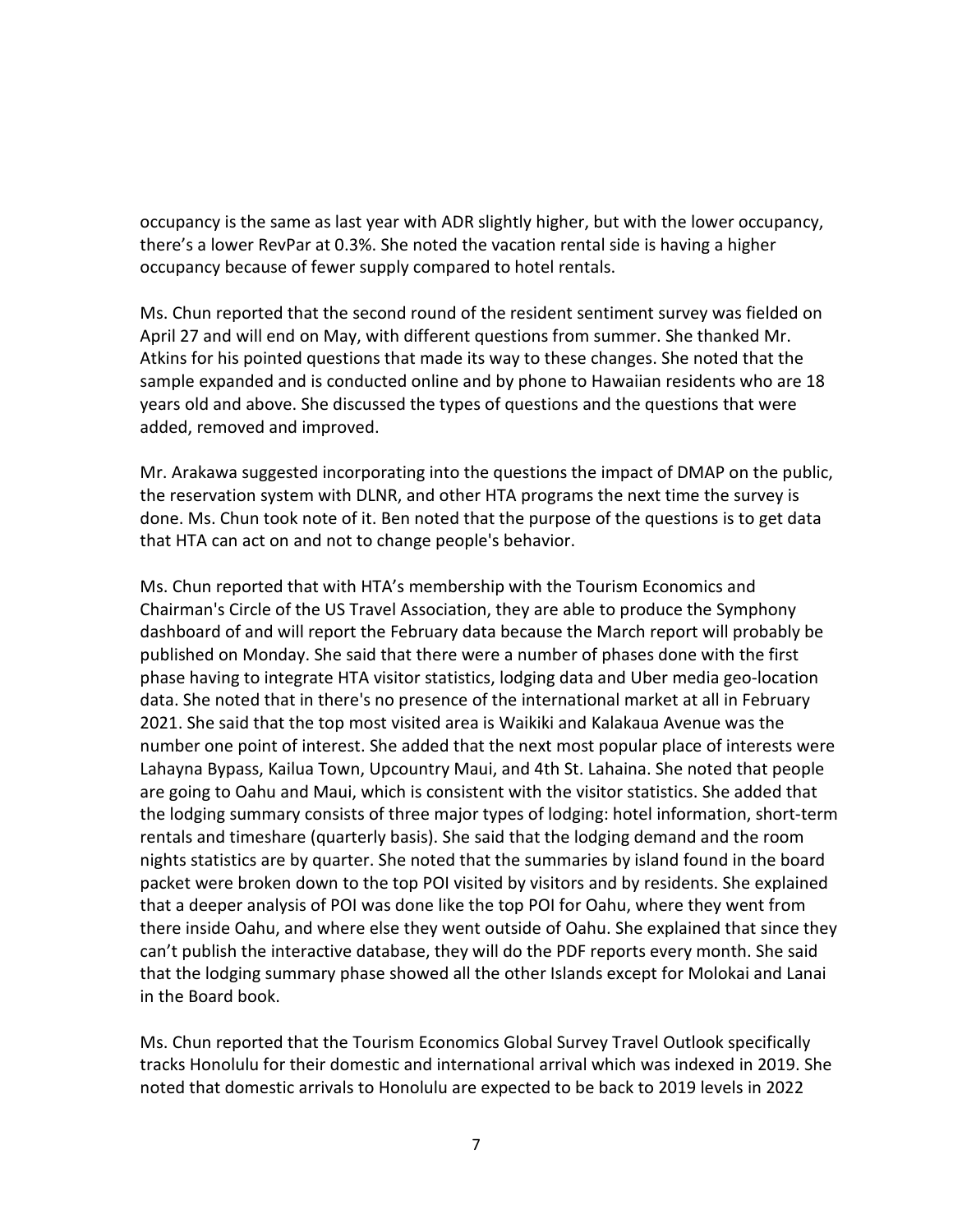while international arrivals in 2024. She noted that indexing spending to the same levels of 2019 is likely to happen in the middle of 2022 and will not happen till closer to 2025 for international arrivals.

Ms. Kimura asked about vacation rentals. Ms. Chun responded that it's mixed. She said that they've been working to increase the amount of direct contribution and ensured that these respondents are legal vacation rentals but integrated with the whole, it does include illegal vacation rentals that they don't support.

Mr. Kalani said that it's hard to believe that 70% of the visitors to Kalakaua Avenue as POI are residents. Ms. Chun explained that every time a resident goes there, it's being counted and driving through won't be counted if not stuck in traffic. Mr. Kalani noted that he asked the question specifically because the mapping of the POIs was very specific and intentional and will helps in knowing how many people went to festivals to understand resident visitor interaction and to know if funding is to continue for those programs. Ms. Chun said that the interactive dashboard allows for evaluating pre and post trips of people who went to the convention center, festivals or events as they have been doing in the past.

Ms. Kimura asked if the residents pertain to residents of Hawaii and not per island. Ms. Chun explained that the dashboard is interactive and can be manipulated to show by all residents of the islands or by county. She asked if anybody else had other specific questions to guide her through a report format to publish every month. Mr. Kam asked if every island that the Kama'aina travelers are visiting is not counted for that Island as a resident, and that this is to gather information on inter-island travel which helps the hotels. Ms. Chun responded that the dashboard could show where the residents for a County are going.

### **8. Presentation, Discussion and Action on HTA's Financial Reports for March 2021**

Mr. Rafter reported that the March financial statements reflected activity for the past nine months. He noted that HTA did not receive TAT disbursement since May of 2020 because it was suspended due to the pandemic, the need for the State to conserve funds and through the emergency proclamation issued by the Governor. He added that no disbursements are expected between now and the end of the FY 2020. He noted that HTA approximately had \$6.5 million in expenditures which includes \$4.3 million from the approved FY 2021 budget and \$2.2 million reflected in the statement of revenues and expenditures for prior fiscal years. He added that they received miscellaneous revenue of \$160,000 from refunds and a little from the investments which resulted in an overall net reduction of \$6.4 million to the TSF. He noted that the total encumbrances for March were \$196,500 and \$36.8 million total encumbrances year-to-date against FY 2021 budget. He noted that this reflects about 90%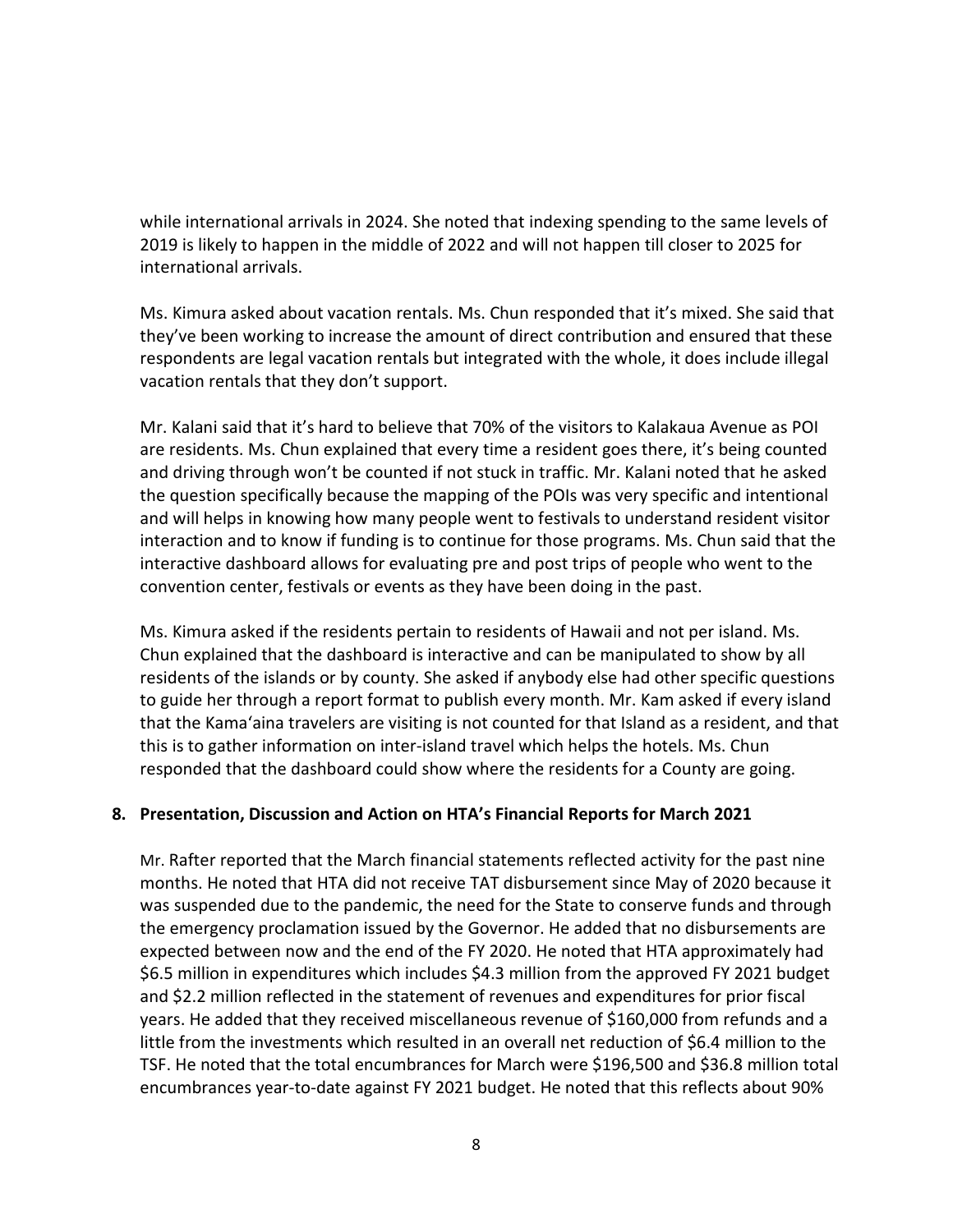budget utilization and that carryover savings are expected in the next fiscal year. He said that the total outstanding encumbrances, which includes prior years is \$33.6 million with \$5.7 million from prior fiscal years and \$27.86 from the current fiscal year.

Mr. Sanders reported that approximately \$57.8 million in cash and investments left from the Tourism Special Fund, which includes \$5.1 million in the Tourism Emergency Special Fund. He added that HB 862 has left the tourism emergency special fund intact. Chair Kam asked for a motion to approve the budget. Micah Alameda made a motion, seconded by Daniel Chun, and was unanimously approved.

## **9. Report of the Budgetary Review Investigative Committee of their meeting held on April 16, 2021**

Mr. Kam acknowledged Ben Rafter to provide an update. Mr. Rafter said that the Budgetary Review Investigative Committee (BRICK) met with the main focus of tightening the budget process and to prepare for the next fiscal year. He noted that the committee asked for either reductions and/or analysis for lagging markets which includes Japan, Korea, Canada and Oceana, with the goal of cutting spend to a minimum and to maximize spend and ROI when marketing triggers are hit. He added that the third focus was to take the opportunity with HTA leadership to take a look at the budget and team and address the next 5 to 10 years of HTA as if it was built from scratch. He said that they have reviewed the impact of HB 200 and HB 862 which involved major changes to funding, funding sources, staffing and programs. He noted that they've focused more on the budget being flexible enough to incorporate whatever spend present and then to maximize the ROI of when there's a need to spend.

Mr. De Fries said that the worksheets detailing both bills are not yet available but information within the bill is enough to understand its challenges. He noted that the Governor expressed his deep concern about HB 862 and of his intention of having an executive session for the Board to discuss the matter.

Mr. Kam noted that the governor has until June 21st to give notice to the legislature who in turn has until July 6th. He said that they will do due diligence and work on a strategy on how to address the two bill in the executive session.

## **10. Report of the Legislative and Governmental Affairs Investigative Committee of their meeting held on Wednesday, April 21, 2021**

Chair Kam recognized Senator Wakai who called in to provide an update. Sen. Wakai congratulated the new members of the Board. He reported that HB 862 placed HTA's TAT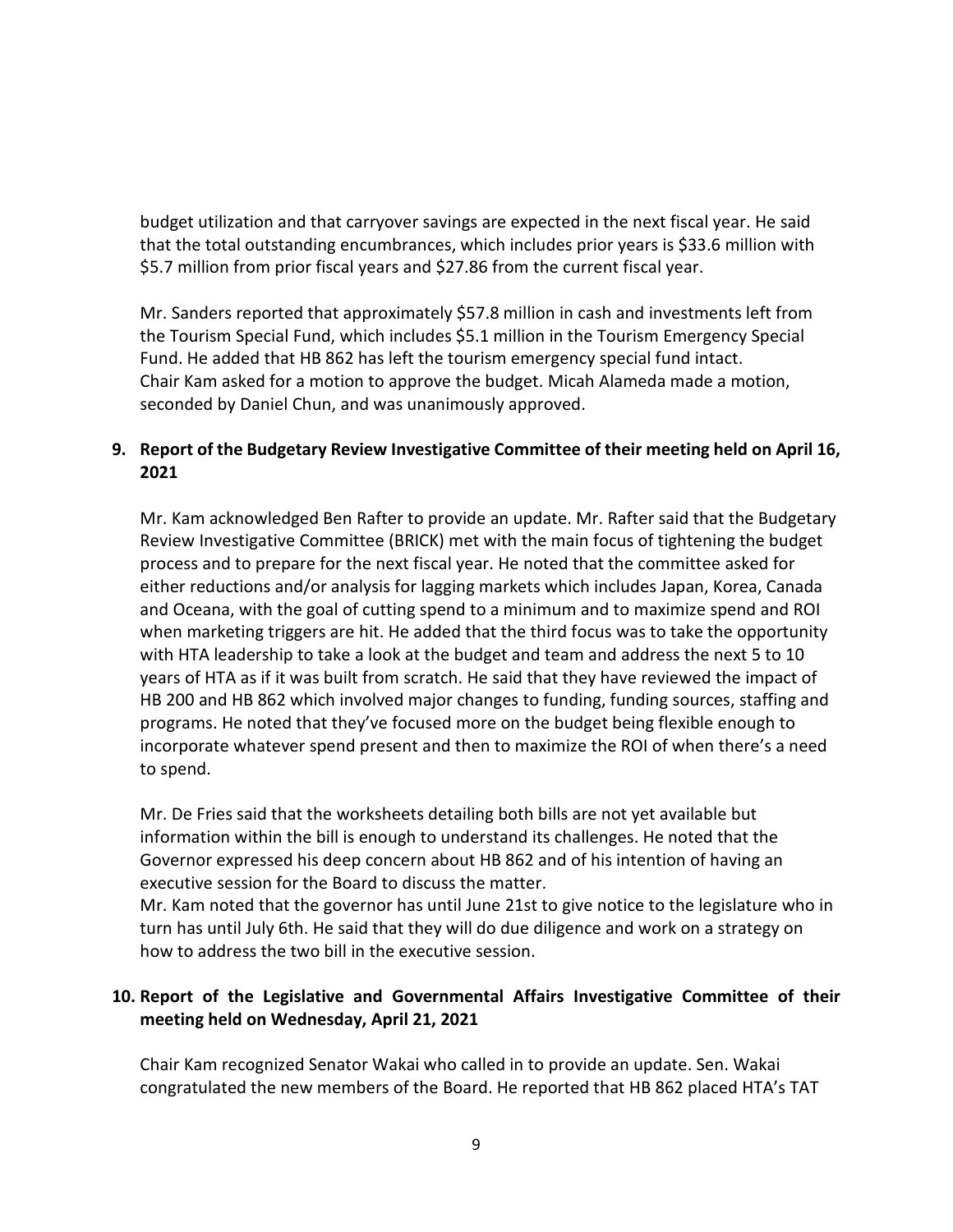budget from general funding to special funding and will receive \$60 million federal fund. He added that yearly, they will have to come back to the legislature to request for a general fund appropriation. He added that they took out \$103 million and gave the county an opportunity to implement up to 3% of TAT of their own to make up for any shortfalls with their allocations being taken away. He noted that the HTA's procurement exemption was removed and that the lawmakers expect continuous full funding of the 3-tiered pillars and that the budget cut of \$19 million will be seen in the marketing and operational expenses. He said that we need to be mindful of the value of tax payer fund for many lawmakers didn't see that HTA was willing to pull back on tax funding.

Mr. Atkins asked for the justification of taking the HTA from dedicated funding to federal funding. Sen. Wakai responded that the TAT will also be used for paying for the convention and not for marketing purposes alone. He noted that HTA will get \$60 million this year and if HTA will come up with a good plan, then the marketing funding should be back to \$79 million and the the lawmakers will reconsider it. He noted that it's about holding HTA accountable to make sure that the lawmaking body and the community can lobby how HTA is spending those tax dollars.

Mr. Fried asked for the justification of not getting them go through procurement. Sen. Wakai answered that there were instances in the past that the procurement exemptions were abused like with the contract with a lobbyist where \$110,000 annually is spent. They can bring back exemptions from procurement depending on what HTA can do to show in the coming years that these are needed.

Mr. Arakawa asked if the Senate and HTA can work together on the interim to educate each other about these issues and to come to a mutual understanding moving forward. Sen. Wakai said that the House is willing to meet in the interim. He said that unless the Senate sees that HTA is taking a leadership role in the important status of tourism, then he ensures that the lawmakers will be thrilled to provide all the funds it needs.

Mr. Chun asked about the appropriation process and if VASH (The Visitor Aloha Society of Hawaii) is still under HTA. Sen. Wakai said that HTA will start up the fiscal year with \$60 million and that the VASH and cultural groups funded in the past will continue to be funded. Chair Kam recognized Rep. Onishi to provide an update. Rep. Onishi acknowledged the HTA staff in working to craft the budget. He noted that such budget was put together to ensure the continued services of HTA, its primary function of marketing and to retain all of the staff and is the budget that the House introduced in HB 200 HP1 but the Senate made adjustments along with other adjustments in terms of another bill, HB 862 and HP321 to curtail HTA's functionality and budget. He noted that the main issue was the transfer of the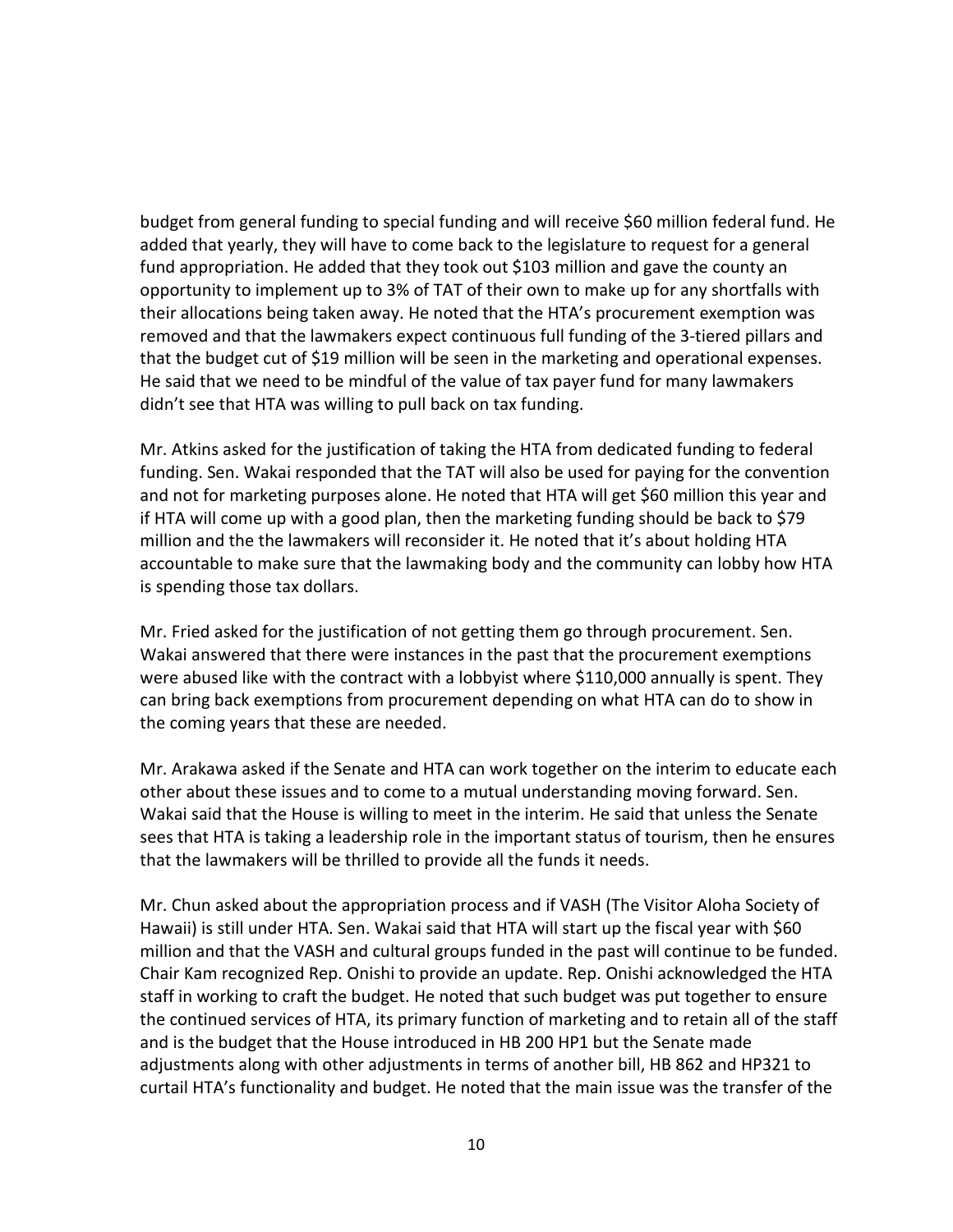research arm of HTA to DBEDT. HTA wasn't the only research portion that was consolidated but so with other entities to be able to look at the research for the State of Hawaii in a larger picture.

Rep. Onishi said that they did a bill that has looked at the Safe Travels program but felt that the Governor and the mayors were all headed in the direction of coming up with a Statewide protocol that will be consistent across all of the counties that the bill was not needed.

Ms. Kimura said that the Plan and Go strategy particularly pointed out that HTA needs to make decisions based on responsible, accurate and targeted data which was the reason why the research came in house. Rep. Onishi said that they had no intentions of eliminating the tourism research and it's just going to be consolidated in a larger scale for the State Hawaii. Mr. Atkins asked about his feelings on HTA moving forward not having a dedicated funding. Rep. Onishi responded that the intention of the House is a balanced budget, and they chose to use the American Rescue Funds for the next fiscal year for HTA and the convention center. He added that the House is looking at general funded moving forward for HTA funding for it is more secure than TAT Revenue. He noted that by moving to general funds, they'd have a fixed amount of money that they're going to get every year. Ms. Yuen asked if they could still work directly with the research team to measure different things in the DMAP. Rep. Onishi responded that HTA can make those out because it was clear that it was transfer to DBEDT to consolidate all research efforts of the State. He added that should problems with getting the support of DBEDT, HTA can bring it up to him. Mr. Arakawa said that HTA's staff is looking to work together with the legislature and other state departments as discussed yesterday.

He responded that he is continuously supportive to both HTA and the visitor industry and does so by working with the leadership and sharing the House's perspective among others. He noted that he and HTA planned to provide a convention center tour to the freshman legislators to give them some perspective of the issues. He noted that the House had different takes with regards to HTA's direction and some believe that HTA should be completely abolished for wasting public money on HTJ. He noted that there were no industries outpouring when the Senate introduced the amendment HB321 and HB862 which is surprising. He advised that HTA needs to address different opinions and to engage the industry people.

Mr. De Fries thanked Rep .Onishi and Finance Chair, Sylvia Luke for their hard work in restoring the functionality in the conference committee. Rep. Onishi said that he committed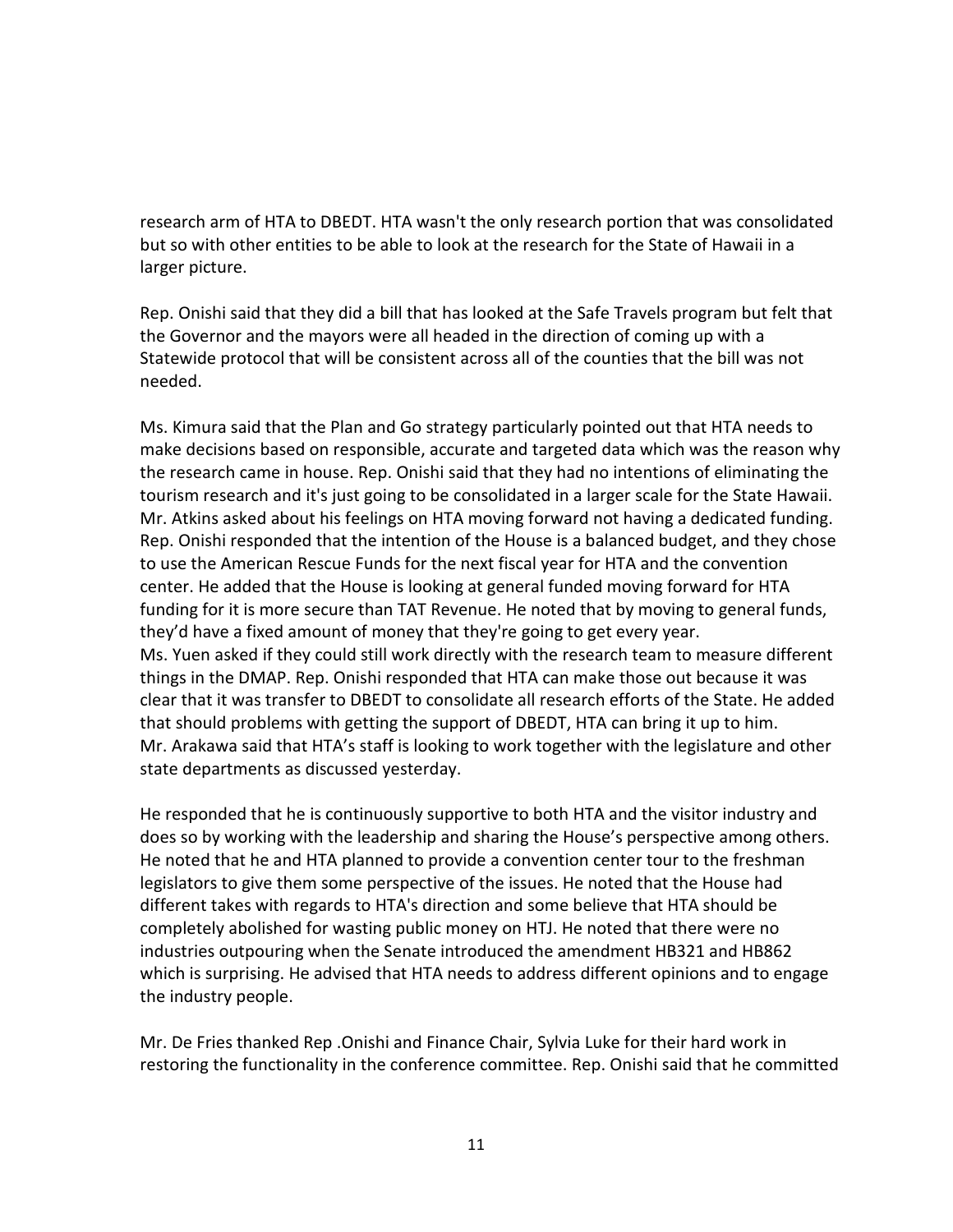to HTA's leadership that the House's intention was not to eliminate any jobs but it didn't happen in the Senate proposal with the elimination from 32 to 16.25 staff members. Mr. Fried expressed his gratitude for his strong support and understanding to HTA and hoped for his continued support to the new Board and to call out when things needs to be addressed.

Chair Kam thanked Rep. Onishi, in behalf of the entire board for being the biggest advocate and supporter of HTA. Rep. Onishi expressed his satisfaction in working with current and previous Board members, staffing and the visitor industry for their huge amount of dedication in ensuring that people wanted to visit Hawaii, they are taken care of and in creating a product that Hawaii can be proud of. He acknowledged Mr. Ka'anā'anā for being one of the hardest working people and for his tremendous efforts to take on the responsibility, not only with the HTA but the leadership of the stack.

## **11. Report of the Marketing Standing Committee with the Committee's Recommendations to Support Various Marketing Proposals, for Discussion and Action by the Board**

Mr. Kam reported that Chris Kam of HVCB, Ms. Chun and HTJ gave their presentations. He noted that the budget was originally \$10 million which decreased to \$9 million then \$4.5 million and had proposals to lower it to \$2 million. He added that New Zealand and Australia have narrowed to three people and then down to one person. He said that although cuts on spending are desired, investments in marketing are important and planning the infrastructure is needed. He asked Mr. Atkins to share his thoughts.

Mr. Atkins asked about Oceania's number of manpower. Ms. Herman confirmed that it was down to one person at the moment. Mr. Atkins expressed his opposition to such extreme cuts and these should be approved by the Board before doing so. He said that changes can happen very quickly like with the CDC today allowing the cruise ship industry in America to open on July 1st with four or five states warning to sue them. He said to take the time with the budget, then work on the plans laid out and debt cons should be approved by the board.

Ms. Herman responded that they didn't have the debt con yet and are using the 2021 approved \$400,000 budget. She said that it was a 3-person team with two working parttime, and it was by choice that they took other full-time positions. She noted that as of May 5th, any fully-vaccinated Korean person going back to Korea does not need to go through a 14-day quarantine and they just get tested with Trusted Testing Partners.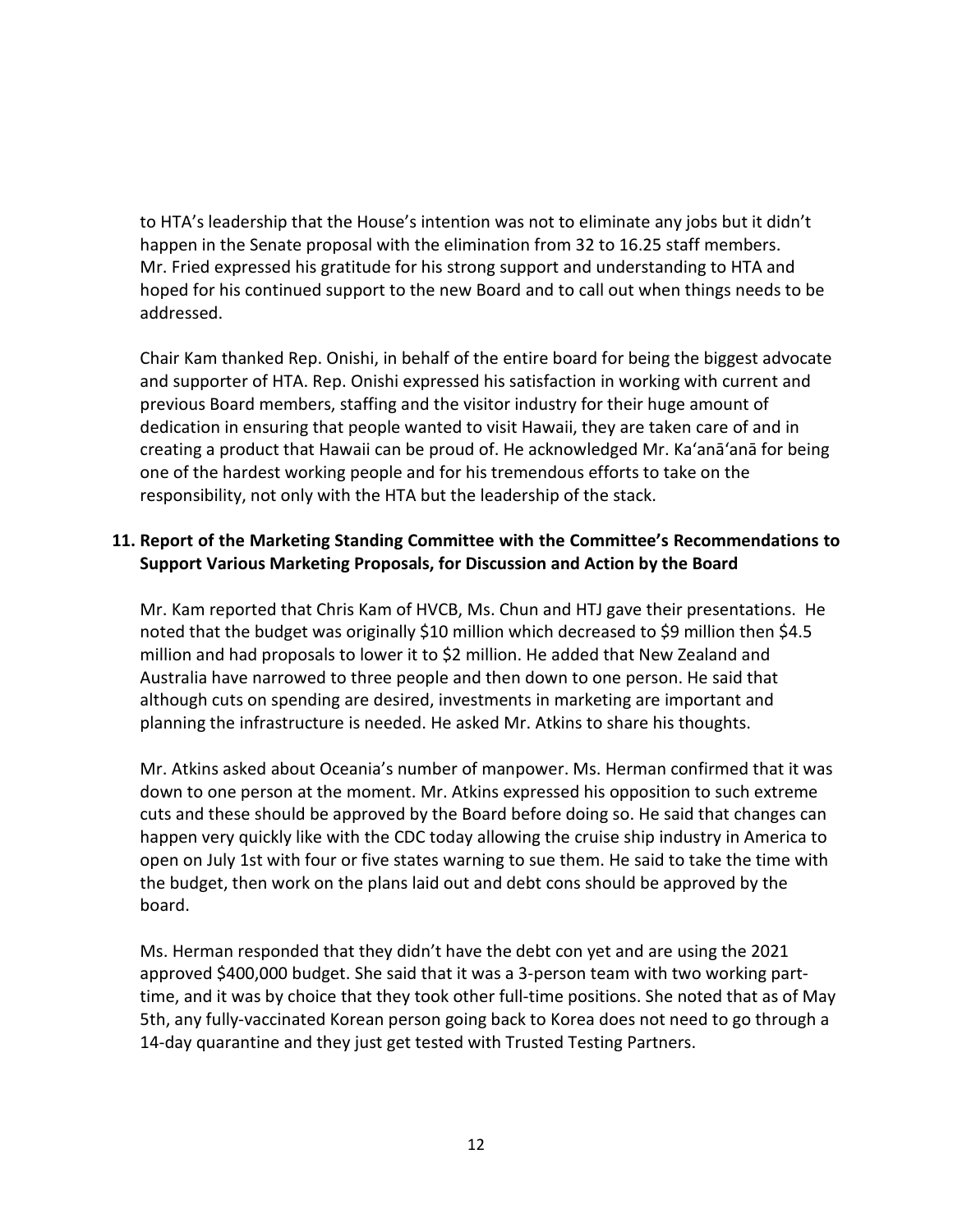Mr. Kam noted that when Safe Travels started, it was about health and to keep everybody out, which was down to 98%. He noted that the challenge is on how to welcome travelers back which is far from great because it was done from a health perspective and not from the traveler's experience. He added that to change the game is to get everybody in alignment to welcome visitors in a safe and persistent way.

Mr. Kam asked Mr. Chun to share an update on airlines and on his perspective of the legislatures' "high spend, high quality visitor". Mr. Chun noted that they're waiting for the Health Pass and the State's decision in terms of allowing trans-Pacific passengers to utilize their fully vaccinated status. Mr. Chun said that HTA is targeting a higher spend visitor in the highest market in the U.S. with a strategic plan that looks for tourists who are supportive of all four pillars. He noted that there's a lack of correlation between Hawaii's highest spend visitors and those surveyed having the most sensitivity to the environment and culture, thus targeting people with both qualities would require a higher cost per visitor. He added that lifetime spend is also something to look at for people who may initially be undesirable visitors but overtime, become desirable visitors by advancing their career and sensitivity to what they want. He said that with the distribution of marketing funds, mixed messages needed to be cleaned up especially for visitors that, no matter what the spend, are sensitive to the culture and environment and who will walk home with local products, and not of Louis Vuitton bags, which do nothing for a local artisans and they leave Hawaii a better place. He noted that it's important to understand the difficulty of the marketing job because of all of these different messages that HTA is trying to work through.

Mr. Rafter commented on what Mr. Atkins brought up with Japan's spend and cutbacks for Oceana saying that they looked at the different scenarios with the different budget cuts. He noted that of the \$4.5 million remaining budget, he believed that less than \$2 million was spent. He added that it's so important to build the tiers so the budget can be kept as much and spend when the market is ready. He said that the message about budget cuts is getting lost and cutting the budgets more would point to penalties. Ms. Chun said that in her March hotel report, Hawaii has the highest ADR in the U.S, thus visitors are spending a significant amount. She said that working with each HVCB, they've been putting out reports on the responsible traveler with two months data available for them. Ms. Herman said that the Global Marketing Teams International were there because they're experts in their own country. She acknowledged the passion of the GMTs and said that if they needed to be cut, why HTA has to operate them. Mr. Rafter reiterated that HTA can make the budget anything they want, but the idea that people are not being responsible is unlikely.

Mr. Atkins asked if what's being done is deferring any action until it goes back to BRICK. Chair Kam confirmed that it's a sharing from the marketing standpoint and Ms. Kimura's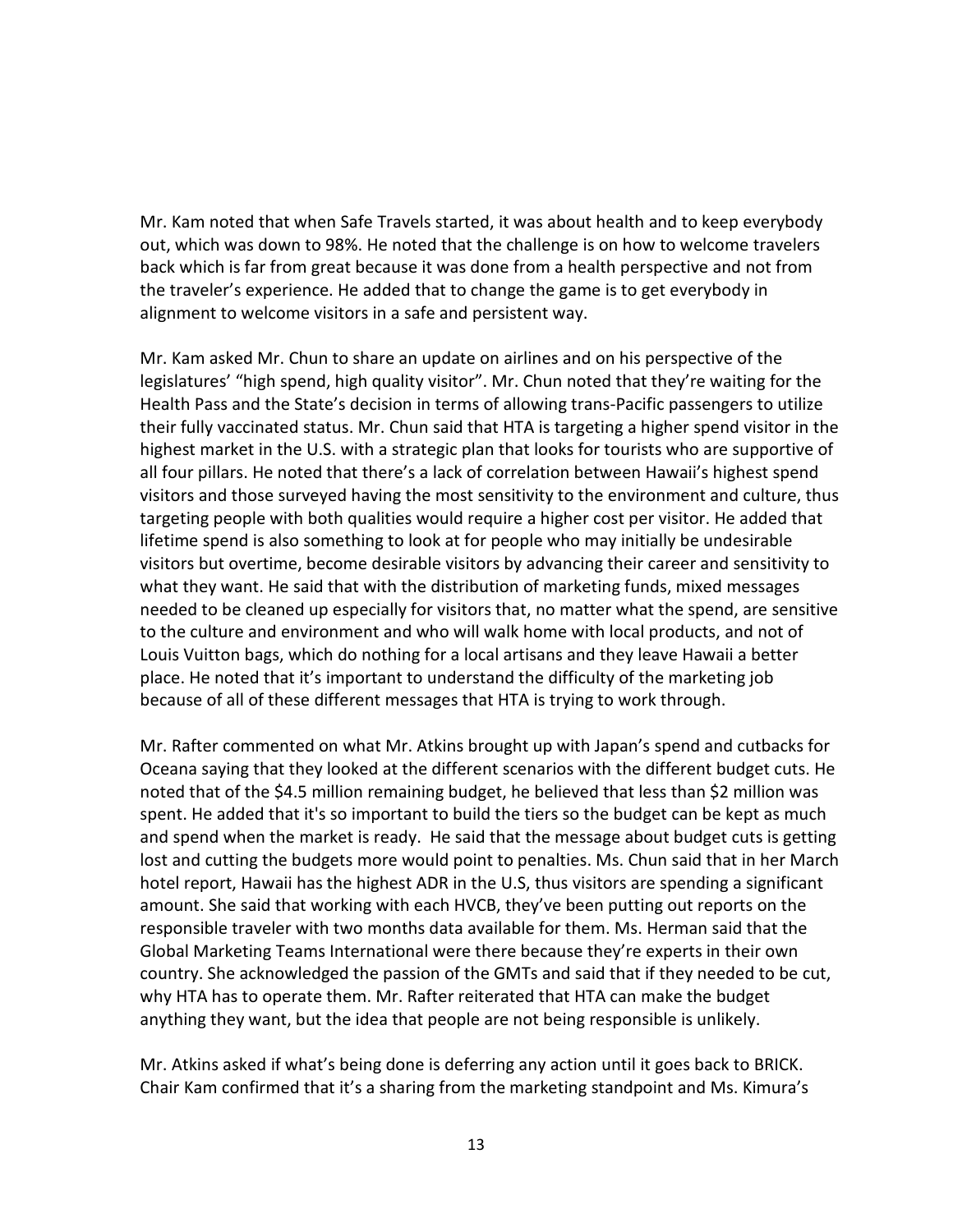point is to take it back to the BRICK to be decided on. He said that it can be discussed later with the whole Board for the decisions involved people's lives. He added that one can't trick its way to success and investments are needed.

Mr. Ka'anā'anā said that it's important to understand that the GMTs are critical to the implementation of the specific actions from the DMAP. Mr. Rafter said that when asked by Sen. Wakai and Rep. Onishi about opinion of things, two subjects came up: (1) the Star Advertiser article about DLNR finding two people building a dock illegally but missed in the article that it was a blatant illegal vacation rental at \$2,000 bucks that was making all the neighbors mad; and (2) vaccination passports with efforts to make it fully digital. He noted that now is the time to work with counties and legislature to find a better way to handle the illegal ones. He said that they need to urge the Governor and the legislators to put together a pragmatic approach to hinder fake ones.

Mr. Arakawa said that the marketing committee meeting yesterday went over all the issues and why Hawaii's marketing should not be cut. He noted the all members of the Board believed ad agree with the GMTs to keep the funding right for marketing. He said that there was a new paradigm coming out of the presentation which was about the future of tourism. He noted that Tourism has definitely changed pre- and post- COVID as to how people decide where they want to go and why they want to go places. He added that there were three interesting questions that came out: (1) how did COVID change people and what are they going to do different in marketing; (2) what are the competitors doing and what can we incorporated in Hawaii (3) what is the connection to the community and what's the status of their marketing in promoting local community businesses. He noted that the Board members of the marketing committee asked these contractors to come back with new stuff that will put us ahead of the competitors.

### **12. Nominations, Selection and Appointment of the Chair of the Hawaiʻi Tourism Authority**

The table was opened for the nomination of HTA's Chair. Fred Atkins nominated George Kam. Mica Alameda seconded Sherry Menor-McNamara nominated David Arakawa. Kiyoko Kimura seconded. The nominees gave their speeches. The election was done by roll call. George Kam was elected President.

The table was opened for the nomination of First Vice Chair. Kiyoko Kimura nominated David Arakawa and Kimi Yuen seconded. George Kam nominated Fred Atkins and Micah Alameda seconded. The election was done by roll call. David Arakawa was elected as the First Vice Chair.